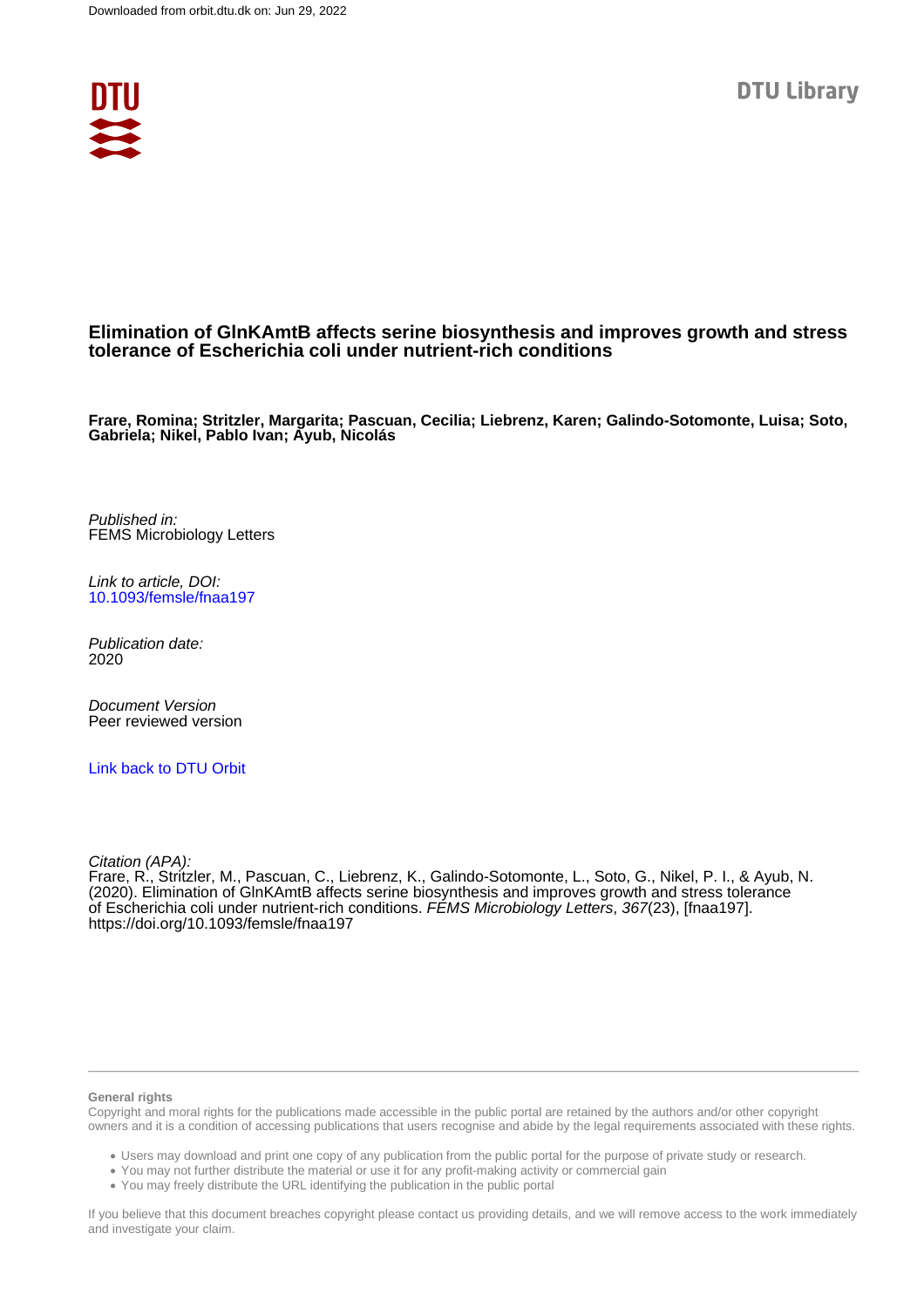| $\mathbf{1}$   | High-affinity ammonium uptake system as an evolutionary constraint for growth rate                                                         |
|----------------|--------------------------------------------------------------------------------------------------------------------------------------------|
| $\overline{2}$ | and stress tolerance                                                                                                                       |
| 3              |                                                                                                                                            |
| 4              | Romina Frare <sup>1</sup> , Margarita Stritzler <sup>1</sup> , Cecilia Pascuan <sup>1</sup> , Karen Liebrenz <sup>1</sup> , Luisa Galindo- |
| 5              | Sotomonte <sup>1</sup> , Gabriela Soto <sup>1</sup> , Pablo Iván Nikel <sup>2</sup> , Nicolás Ayub <sup>1*</sup>                           |
| 6              |                                                                                                                                            |
| $\overline{7}$ | <sup>1</sup> Instituto de Agrobiotecnología y Biología Molecular (IABIMO), Instituto de Genética (IGEAF),                                  |
| 8              | INTA-CONICET, Buenos Aires, Argentina.                                                                                                     |
| 9              | <sup>2</sup> The Novo Nordisk Foundation Center for Biosustainability, Technical University of Denmark,                                    |
| 10             | Kgs. Lyngby, Denmark.                                                                                                                      |
| 11             |                                                                                                                                            |
| 12             | * Corresponding author:                                                                                                                    |
| 13             | https://www.scopus.com/authid/detail.uri?authorId=6507695334                                                                               |
| 14             | www.researchgate.net/profile/Nicolas Ayub                                                                                                  |
| 15             | https://orcid.org/0000-0001-5012-240X                                                                                                      |
| 16             | Address: De los Reseros S/N, Castelar C25(1712), Buenos Aires, Argentina                                                                   |
| 17             | E-mails: nicoayub@gmail.com                                                                                                                |
| 18             | Telephone: 54-11-44500805-136                                                                                                              |
| 19             | Fax: 54-11-44500805                                                                                                                        |
| 20             |                                                                                                                                            |
| 21             | Keywords: evolutionary innovation; ammonium uptake; lag phase; growth rate; oxidative                                                      |
| 22             | stress.                                                                                                                                    |
| 23             |                                                                                                                                            |
| 24             |                                                                                                                                            |
| 25             |                                                                                                                                            |
| 26             |                                                                                                                                            |
| 27             |                                                                                                                                            |
| 28             |                                                                                                                                            |
| 29             |                                                                                                                                            |
| 30             |                                                                                                                                            |
| 31             |                                                                                                                                            |
| 32             |                                                                                                                                            |
| 33             |                                                                                                                                            |
| 34             |                                                                                                                                            |
| 35             |                                                                                                                                            |
| 36             |                                                                                                                                            |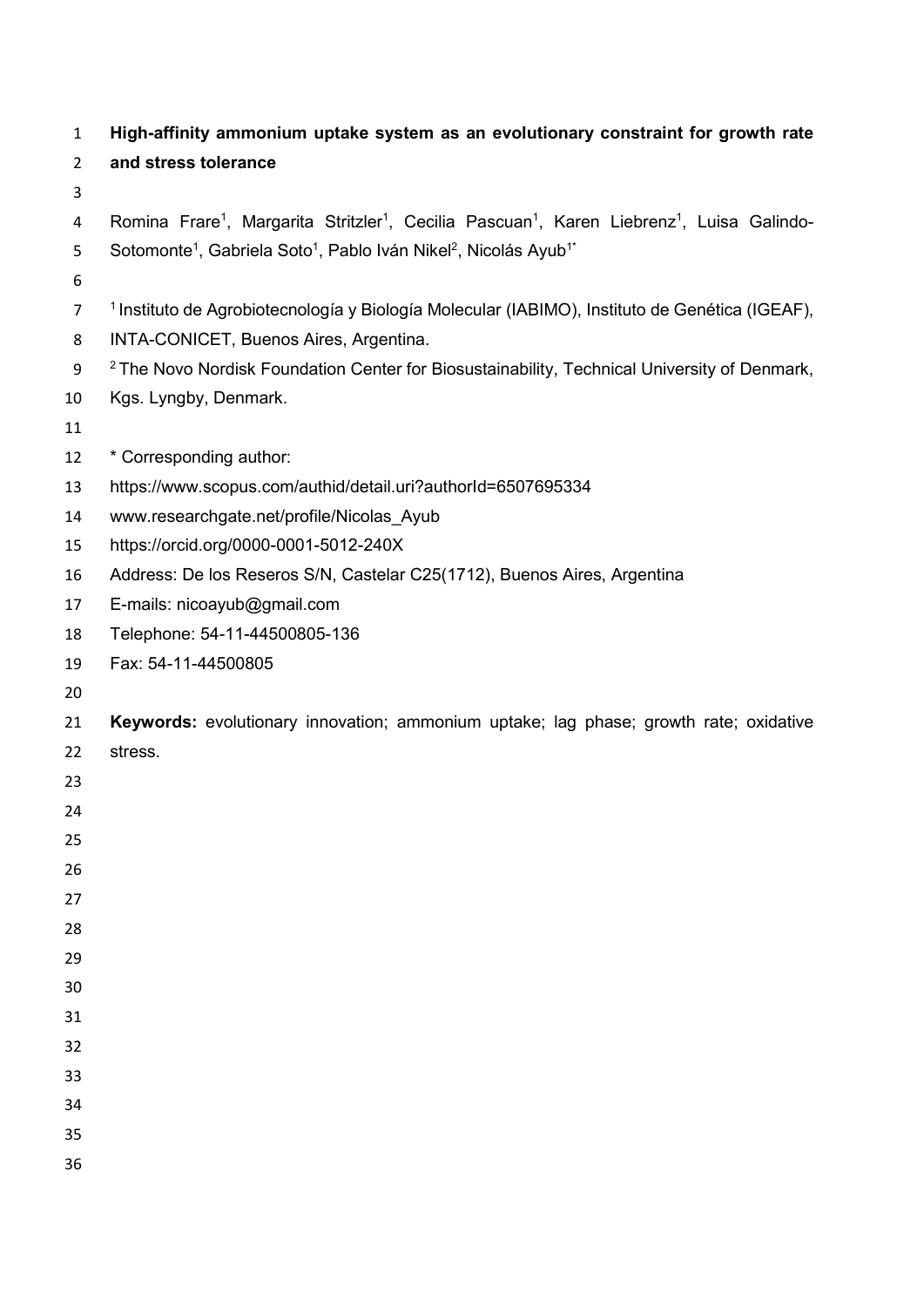## **Abstract**

## 

 Nitrogen is a most important nutrient resource for *Escherichia coli* and other bacteria that contain the *glnKamtB* operon, a high-affinity ammonium uptake system highly interconnected with cellular metabolism. Although this system confers an advantage to bacteria when growing under nitrogen-limiting conditions, little is known about the impact of these genes on microbial fitness under nutrient-rich conditions. Here, the genetically tractable *E. coli* BW25113 strain and its *glnKamtB*-null mutant (JW0441) were used to analyze the impact of GlnK-AmtB on growth rates and oxidative stress tolerance. Strain JW0441 showed a shorter initial lag phase, higher growth rate, higher citrate synthase activity, higher oxidative stress tolerance and lower expression of *serA* (involved in serine metabolism) than strain BW25113 under nutrient-rich conditions, suggesting a fitness cost to increase metabolic plasticity associated with amino acid biosynthesis. The overexpression of *serA* in strain JW0441 resulted in a decreased growth rate and stress tolerance in nutrient-rich conditions similar to that of strain BW25113, suggesting that the negative influence on bacterial fitness imposed by GnlK can be related to the control of serine biosynthesis. On this background, we also discuss the potential applications of *glnKamtB* in bioproduction processes.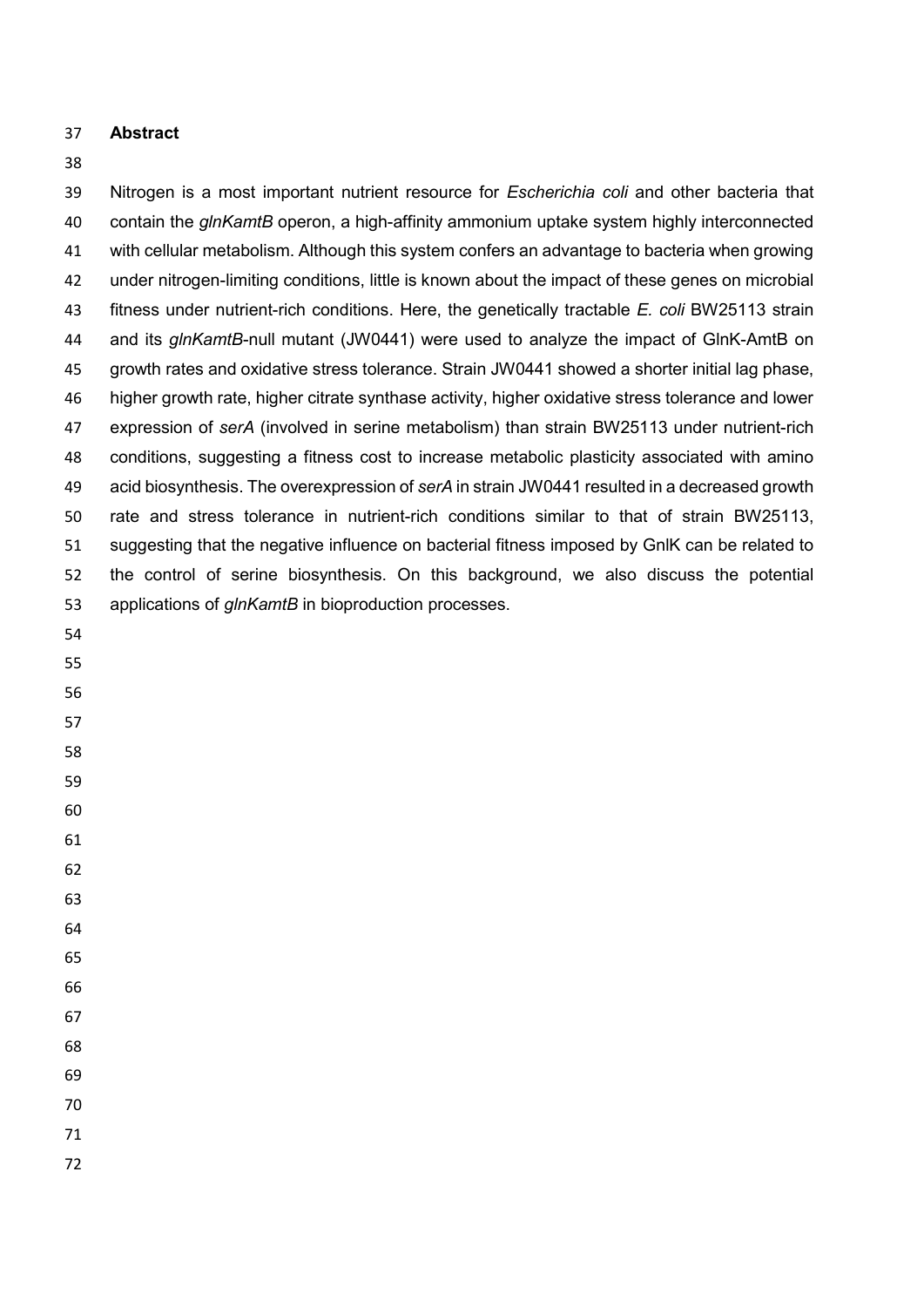- **Introduction**
- 

 Natural environments normally exhibit an extremely high microbial diversity, nutrient limitations, and a variety of abiotic stress conditions (Ayub *et al.*, 2004, Ayub *et al.*, 2009, Soto *et al.*, 2012, Pascuan *et al.*, 2015, Stritzler *et al.*, 2018). Accordingly, the growth rate, nutrient uptake and adaptation to abiotic stress are crucial parameters that reflect the fitness of microbes in their natural habitat. Nitrogen is an elemental component of almost all macromolecules in a microbial cell (Reitzer, 2003), including nucleic acids, proteins and cell wall compounds. Consequently, prokaryotes possess complex control mechanisms to provide an optimal nitrogen amount for cellular metabolism and to survive in nitrogen-limiting conditions (Kustu *et al.*, 1984, van Heeswijk *et al.*, 2013).

 Ammonium (found in an aqueous equilibrium between the protonated and the neutral 85 species, i.e. NH<sub>4</sub><sup>+</sup> and NH<sub>3</sub>) is the optimal nitrogen source for prokaryotes that contain the *glnKamtB* operon, including *Escherichia coli.* The *glnKamtB* operon encodes a sensitive sensory system that regulates ammonium influx in response to external alterations in ammonium availability (Coutts *et al.*, 2002). AmtB is an ammonium transporter whose activity is negatively regulated by the reversible formation of a complex with GlnK (Javelle *et al.*, 2004), a small cytosolic signal transduction protein that orchestrates the activities of the main regulators of carbon and nitrogen metabolism (Burkovski, 2003, Kim *et al.*, 2012, van Heeswijk *et al.*, 2013) and regulates the adenylylation state of glutamine synthase, a key enzyme for nitrogen assimilation (Vo *et al.*, 2013, Gosztolai *et al.*, 2017).

 Based on the genetic linkage and presence of the *glnK* and *amtB* genes in strains belonging to the Bacteria and Archaea domains, it has been proposed that these genes constitute an ancestral ammonium-sensing system of prokaryotes (Thomas *et al.*, 2000, Javelle & Merrick, 2005). However, since horizontal gene transfer is a critical mechanism of microbial evolution (Fox *et al.*, 2014, Pascuan *et al.*, 2015, Stritzler *et al.*, 2018), the presence of this system in the Bacteria and Archaea domains does not necessarily imply that its emergence occurred in the common ancestor of prokaryotes. In addition, although several studies have demonstrated the importance of the ammonium-sensing system in the adaptation of microbes to changes in nutrient availability, including starvation and nutrient-shock conditions (Kustu *et al.*, 1984, Kidd & Wingreen, 2010, Gosztolai *et al.*, 2017), little is known about the fitness cost of the occurrence of this nitrogen regulatory system.

 Thus, the aim of this study was to integrate phylogenetic and functional analyses to characterize the emergence of the *glnK* and *amtB* genes in prokaryotes and to understand the occurrence and conservation of these genes together with their possible impact of on microbial fitness, focusing on growth rate and oxidative stress tolerance as key parameters.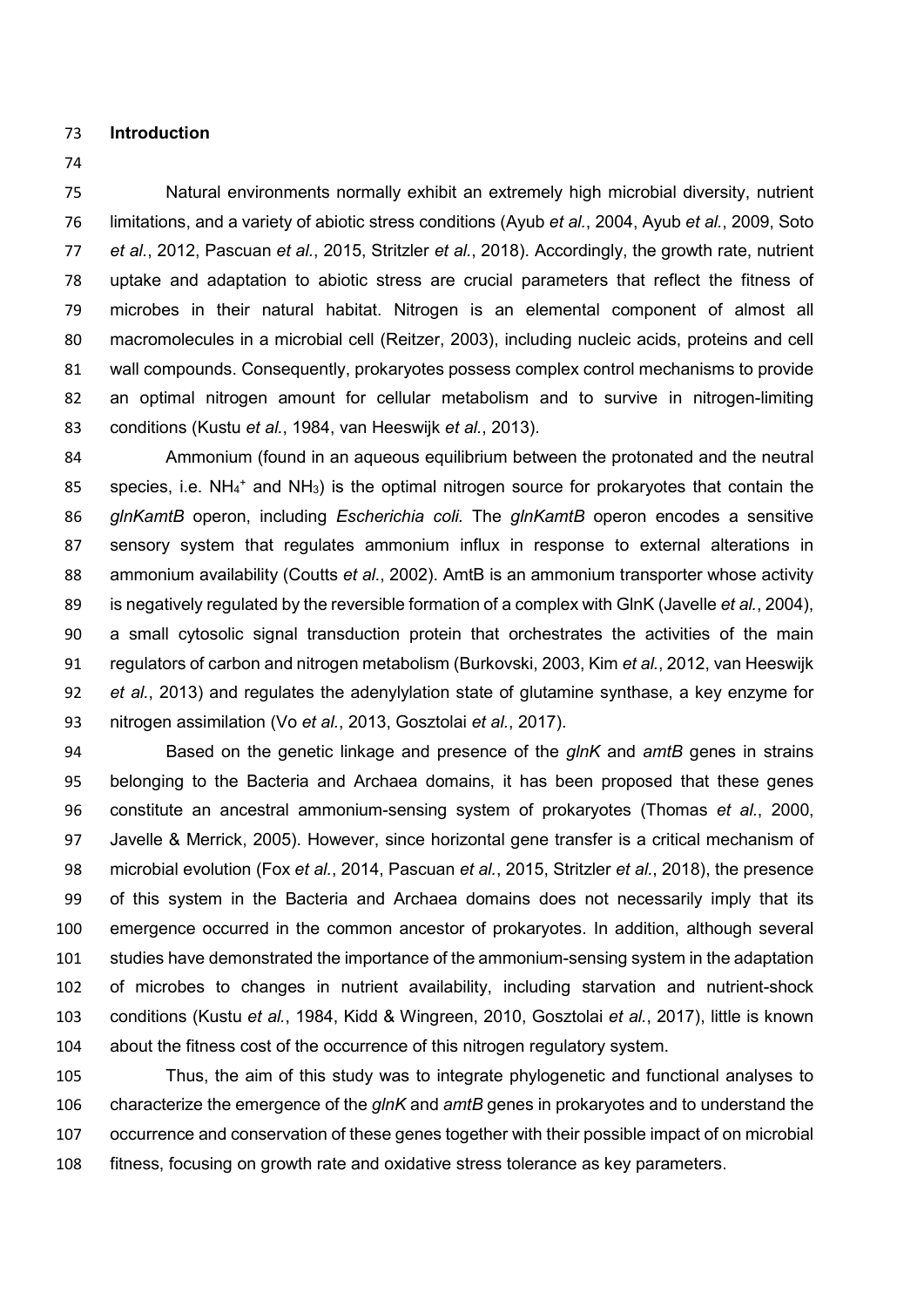- **Material and Methods**
- 

#### **Bacterial strains and genomic analyses**

 *Escherichia coli* BW25113, a fast-growth model strain without auxotrophies, and its ∆*glnKamtB* derivative (strain JW0441, CGSC#: 8602), obtained from the Coli Genetic Stock Center (Baba *et al.*, 2006), were used in this study. The integrity of the *glnKamtB* operon in strain BW25113 and the knockout of this operon by the insertion of a kanamycin cassette in strain JW0441 were verified by sequencing and analyzing their genomes by means of Illumina Hiseq1500 technology and Geneious as indicated previously (Brambilla *et al.*, 2019).

## **Plasmid construction, bacterial transformation and gene expression**

 Plasmids pECglnKamtB and pNOD26 were constructed for homologous and heterologous complementation of ammonium uptake deficiency in strain JW0441, respectively. Firstly, a PCR was carried out to amplify a fragment containing the *glnKamt* operon of strain BW25113 by using primers OpFW (5'-ATCTGCAGGCCAGCGTGCGTGAAGAGGAAT-3') and OpRV (5'-ACCGTTCAGGAAGGGGTGATGCGTAAT-3'). The primers flanked a 1,955-bp fragment including the entire *glnKamt* operon and its intergenic regions. This amplification fragment was cloned into vector pGEM-t Easy (Promega #A1360) and its identity was verified by sequencing (Cuyeu *et al.*, 2013). The resulting plasmid was termed pECglnKamtB. Secondly, plasmid pNOD26, carrying the ammonium channel *NOD2*6 gene (Glyma08g12650) from *Glycine max* (Frare *et al.*, 2018), was constructed by introducing an amplified and XbaI-digested fragment of the full-length NOD26 cDNA into the *E. coli*-expressing vector pSEVA4413 (Silva-Rocha *et al.*, 2013). The primers used were 26FW (5'-CCTCTAGAATGGCTGATTATTCAGCAGG-3') and 26RV (5'- CCTCTAGATTATTTGGAGGCAGCACGGC-3') containing XbaI sites. The absence of mutations in the *NOD26* gene was verified by sequencing. Secondly, plasmid pNOD26, carrying the ammonium channel *NOD2*6 gene (Glyma08g12650) from *Glycine max* (Frare *et al.*, 2018), was constructed by introducing an amplified and XbaI-digested fragment of the full-length NOD26 cDNA into the *E. coli*-expressing vector pSEVA4413 (Silva-Rocha *et al.*, 2013). In addition, the *serA* gene from strain BW25113 was amplified using primers 5'-CCTCTAGAATGGCAAAGGTATCGCT-140 3' and 5'-CCAAGCTTTTAGTACAGCAGACGGG-3' and cloned in the expression vector pSEVA2513 (Silva-Rocha *et al.*, 2013) by using XbaI and HindIII restriction enzymes. The resulting plasmid was named pSEVA-serA. Plasmids pECglnKamtB, pNOD26 and pSEVAserA were introduced by transformation into competent cells of strain JW0441. Ampicillin-resistant (JW0441- pECglnKamtB), streptomycin-resistant (JW0441-pNOD26) and kanamycin-resistant (JW0441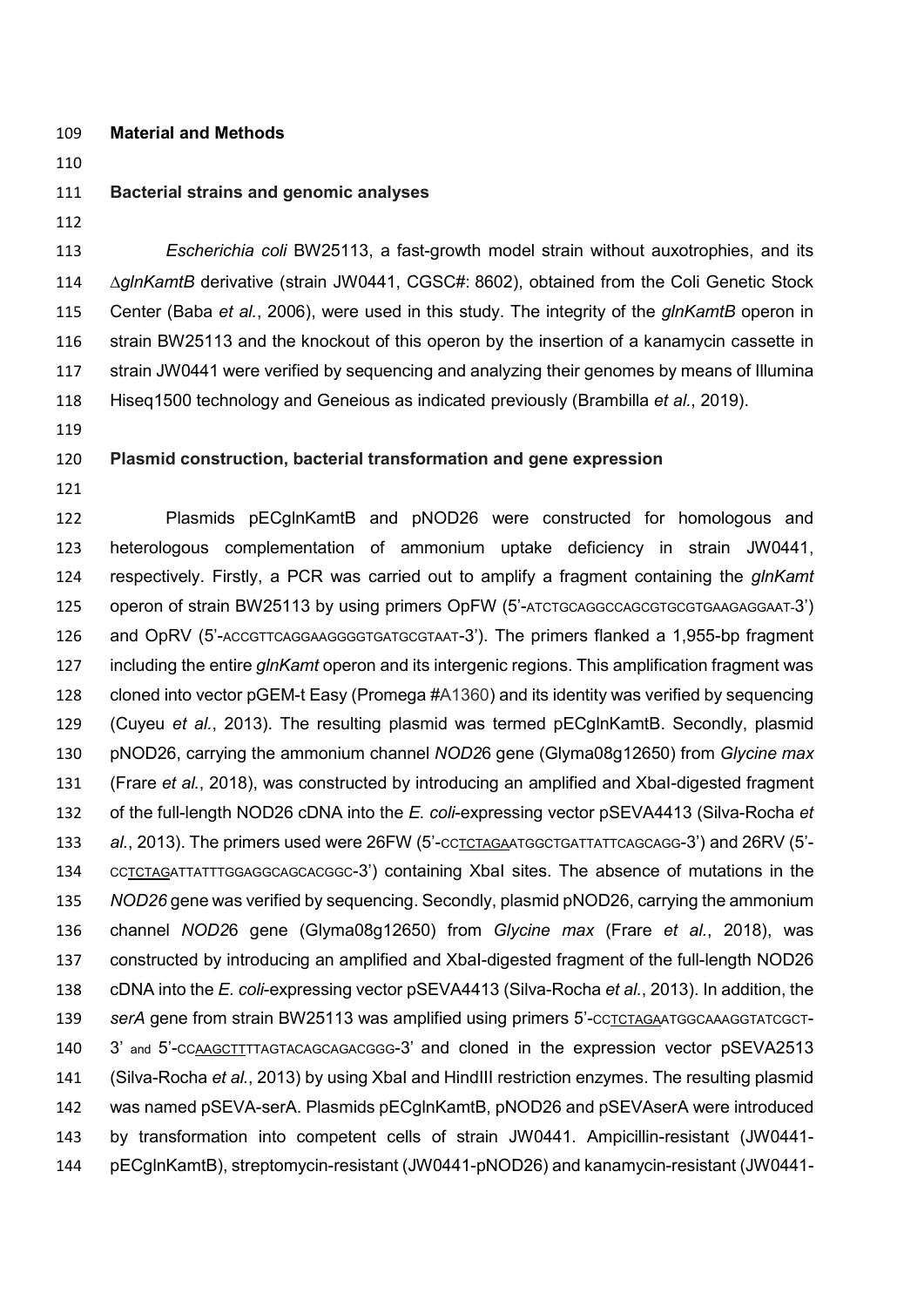pSEVAserA) transformants were maintained on LB agar plus ampicillin (100 µg/L), streptomycin (100 µg/L) and kanamycin (50 µg/L). qRT-PCR experiments were performed according to (Setten *et al.*, 2013). 16S rRNA gene was chosen as the internal control gene.

### **Bacterial growth under nitrogen-limiting conditions**

 To test growth under nitrogen-limiting conditions, overnight cultures grown in lysogeny 152 broth (LB) medium were washed twice in physiological solution and serially diluted to  $10^{-6}$  in 153 M9 minimal medium (47 mM Na<sub>2</sub>HPO<sub>4</sub> Sigma cat#255793, 22 mM KH<sub>2</sub>PO<sub>4</sub> Sigma cat#P9791, 20 mM NH4Cl Sigma cat#213330, 8.5 mM NaCl Ciardelli cat#750325, 1.9 mM MgSO4 Sigma cat#746452, 0.09 mM CaCl2 ICN cat#195088, 27 mM glucose Biopack cat#9638.08, pH=7.4). Then, aliquots (0.1 mL each) were plated in solid M9 medium (M9 medium supplemented with 1.5% (w/v) Agar Sigma cat#A7921) varying both the concentration of nitrogen (from 0.01 mM to 20 mM NH4Cl) and the pH values (5.5 or 7.4) in the last medium and incubated at 37°C for 60 days. As a control of the presence of bacterial cells in each sample, aliquots (0.1 mL each) were also plated onto LB agar. Experiments showing < 10 or > 200 colony-forming units (CFU) in this control were discarded.

#### **Growth rate, citrate synthase activity and oxidative stress assays**

 Cultures were performed in 125-mL Erlenmeyer flasks containing 25 mL of LB medium, incubated at 37°C with shaking (250 rpm). Overnight cultures grown at 37°C were used to inoculate fresh media at an initial optical density (OD 580 nm) of 0.05. Bacterial growth, doubling time and citrate synthase activity of strains were assessed under this nutrient-rich environment. Growth was monitored by measuring optical density for 135 min, and doubling time was evaluated in exponentially growing cells, where citrate synthase activity was 171 measured by the CSA kit (Sigma-Aldrich CS0720). Tolerance to  $H_2O_2$  was measured as previously described (Ayub *et al.*, 2004), with slight modifications. Sterile Whatman No. 1 filter 173 disks (5 mm) impregnated with 5  $\mu$ L of 10% (w/w)  $H_2O_2$  were placed on top of bacteria-seeded plates. Inhibition zones were measured after incubation at 37°C for 24 h.

## **Bioinformatic protein and phylogenetic analyses**

 GlnK (NP\_414984) and AmtB (NP\_414985) protein sequences of *Escherichia coli* were used as query to search against the genome database of NCBI (https://www.ncbi.nlm.nih.gov/) by using BLASTP software. Protein identities were calculated using MatGAT (Campanella *et al.*,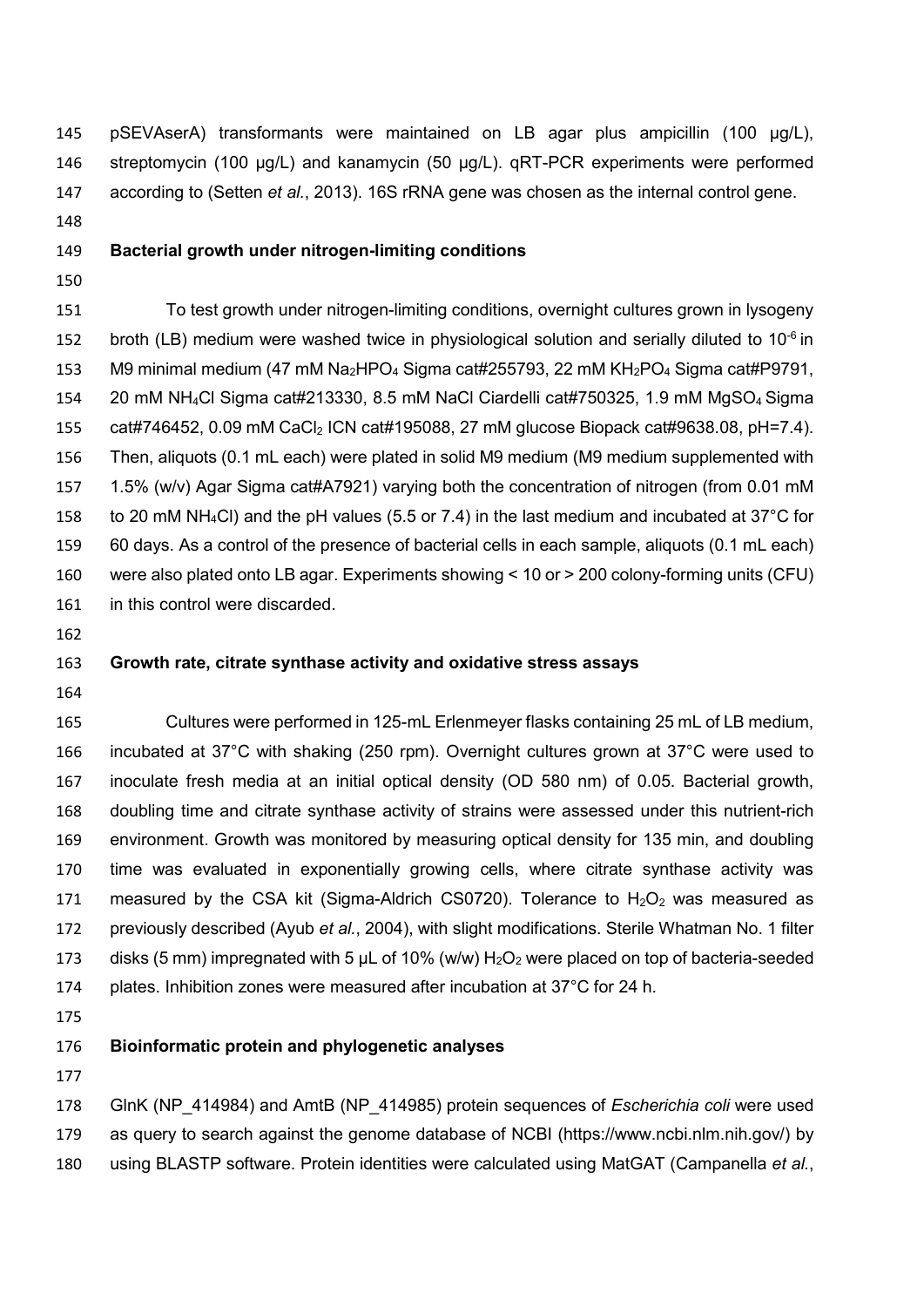2003). The *glnK* and *amtB* genes are normally, but not always, co-localized in the genome (Fig. S1). Bioinformatic studies were restricted to homologous proteins (> 25% amino acid identity) as previously explained (Perez Di Giorgio *et al.*, 2014). Phylogenetic trees were constructed using the Neighbor-Joining (NJ) method with genetic distances computed using the p-distance model and bootstrap analysis of 500 resamples and root on midpoint, using the MEGA software (Stecher *et al.*, 2020). A consensus tree of GlnK and AmtB proteins were constructed using the SplitsTree4 software (Huson & Bryant, 2006) by setting standard parameters as previously (Brambilla *et al.*, 2020).

## **Results and Discussion**

 To investigate the origins of the *glnK* and *amtB* genes in prokaryotes, we analyzed the presence and the evolutionary relationships of these proteins from sequenced species belonging to Bacteria and Archaea domains. Putative homologous proteins (>25% amino acid identity), which contain conserved motifs of the GnlK and AmtB proteins, are ubiquitous in Bacteria (thirty-two phyla) but almost absent (one phylum, Euryarchaeota) in Archaea (Fig. 1). The phylogenetic analysis showed that the GlnK and AmtB proteins from the Bacteria and Archaea domains are not divergent lineages and that these proteins from archaeal strains cluster with different bacterial phyla (Fig. 1). The most parsimonious explanation for this result is the emergence of the *glnK* and *amtB* genes in a common ancestor of Bacteria and their occasional transfer to Archaea. Interestingly, we observed complete congruence (i.e., same topology) between the GlnK-AmtB tree and the organismal evolution at the phylum level within Bacteria (Fig. 1). This fact suggests that the *glnK* and *amtB* genes from strains belonging to different bacterial phyla were inherited by vertical transfer. Since the number of possible evolutionary trees grows exponentially with the number of taxa studied, the probability that the congruent pattern observed in Bacteria occurs by chance is practically null (Perez Di Giorgio *et al.*, 2014)*.* Considering that our evolutionary analysis supported that the presence of *glnK* and *amtB* is an ancestral feature of the Bacteria domain, the retention, long-term persistence, and conservation of these genes suggest a robust contribution of this high-affinity ammonium uptake system to the bacterial fitness.

 To explore the potential impacts of the *glnKamtB* operon on metabolic plasticity, the growth of the wild-type strain *Escherichia coli* BW25113 and its derived *glnKamtB* mutant strain JW0441 was analyzed in solid M9 minimal medium using nitrogen-limiting conditions (Table 214 1). These experimental conditions included variable ammonium (NH<sub>4</sub><sup>+</sup> + NH<sub>3</sub>) concentrations 215 (from 0.01 to 20 mM) and two pH values (5.5 and 7.4). NH<sub>4</sub><sup>+</sup> needs an ammonium channel to enter the cell, while NH3 crosses the cell membrane by unmediated diffusion (van Heeswijk *et*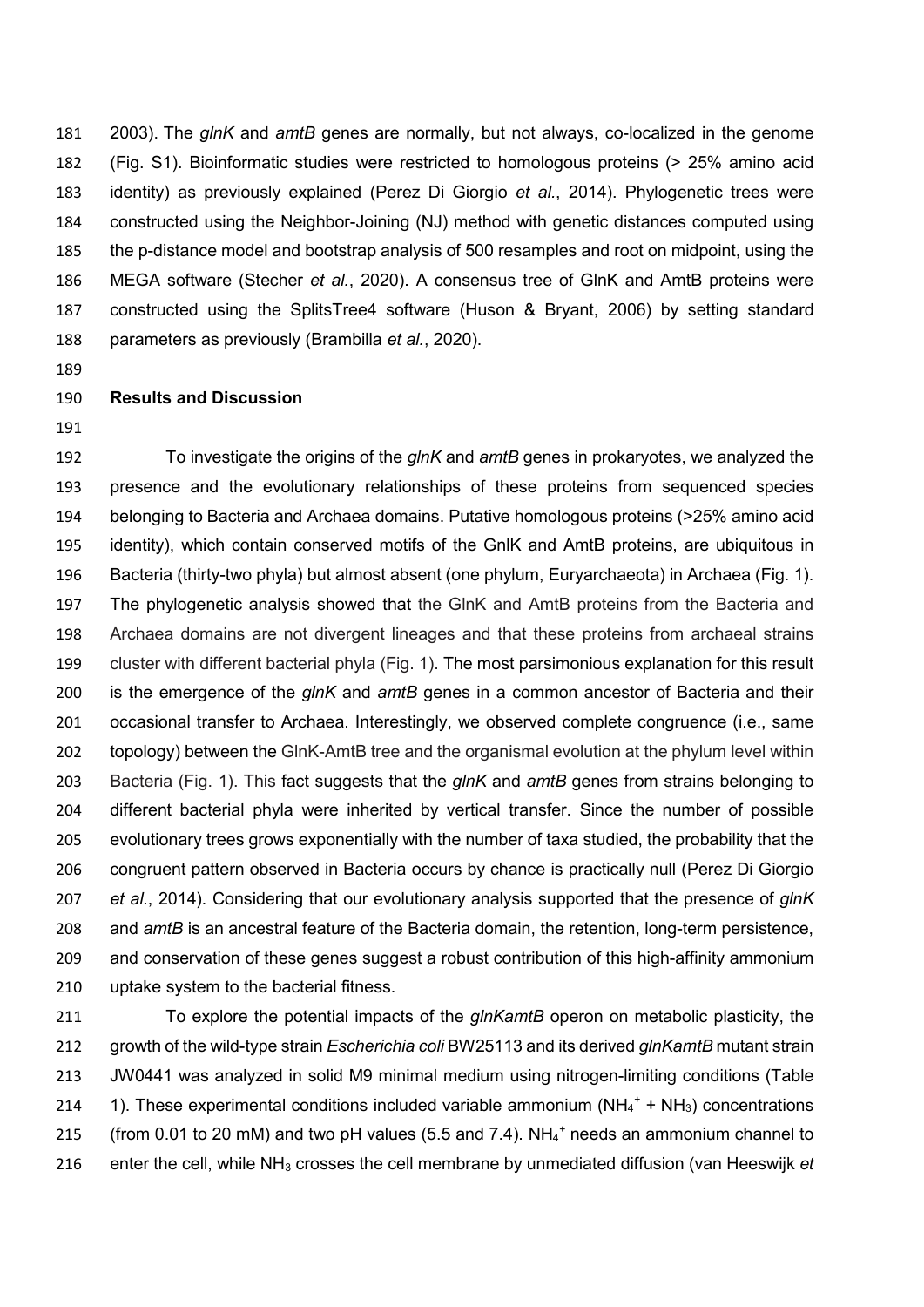*al.*, 2013). At pH 5.5, ammonium (pK<sub>a</sub> = 9.25) is mostly protonated (NH<sub>3</sub> only accounts for 0.02% of the total ammonium), and then, nitrogen limitation is stronger for cells lacking ammonium channels (Vo *et al.*, 2013, Frare *et al.*, 2018). As expected, strains BW25113 and JW0441 showed similar vigorous growth at high ammonium concentrations (*≥* 0.5 mM), 221 independently of the pH of the medium, and strain JW0441 exhibited slower growth than strain BW25113 at low ammonium concentrations (*≤* 0.25 mM) (Table 1). Specifically, at low ammonium (*≥* 0.1 mM) and low pH (5.5), strain JW0441 was unable to grow (Table 1). In this extreme condition, the behaviour of the complemented strain JW0441/pECglnKamtB (homologous complementation) was similar to that of the wild type strain BW25113 (Fig. 2), further supporting a critical role of the ammonium channel AmtB under nitrogen-limiting conditions. Complementation of the mutant strain JW0441 with plasmid pNOD26 carrying the ammonium channel *NOD26* from *Glycine max* (heterologous complementation) also restored the ability of the mutant cells to grow under these strict nitrogen-limiting conditions (Fig. 2). Taken together, these results verify the relevance of an ammonium channel to enable a high metabolism plasticity.

 In addition to its contribution to the uptake of ammonium under nitrogen-limiting conditions, the occurrence of the *glnK* and *amtB* in bacterial cells also implies an integration of the modulation of carbon and nitrogen metabolisms (Kustu *et al.*, 1984, Kidd & Wingreen, 2010). This co-occurrence could potentially affect other important parameters reflecting the fitness and competitiveness of bacteria such as the maximal growth rate. The last point is particularly important because the intrinsic constraints of bacterial maximal growth rate remains unclear (Zhu & Dai, 2018). In this context, we studied the growth and oxidative stress tolerance of strains either containing or lacking the *glnKamtB* operon in rich liquid LB medium, where growth rate is usually unrestricted. The mutant strain JW0441 showed a shorter initial lag and a higher duplication time than its parental strain BW25113 (Fig. 3). The results observed for the complemented strain JW0441/pECglnKamtB were similar to those described for the wild type strain (Fig. 3), supporting the notion that the *glnKamtB* operon plays a role on growth phenotypes.

 The lag phase is a stress period that prepares bacteria for cell division, and its extension is positively correlated with the control of cellular damage (Bertrand, 2019). Specifically, oxidative stress is a distinctive feature of the lag phase (Bradley *et al.*, 2007, Cuny *et al.*, 2007) and genetic modifications that increase oxidative stress tolerance of bacteria notably reduce the duration of lag periods (Ayub *et al.*, 2009). In this context, we decided to explore the impact of the lack of the *glnKamtB* operon on the resistance to oxidative stress. Strain JW0441 exhibited a higher oxidative stress tolerance than strain BW25113 (Fig. 4a). Complementation of the mutant strain JW0441 with the pECglnKamtB plasmid suppressed the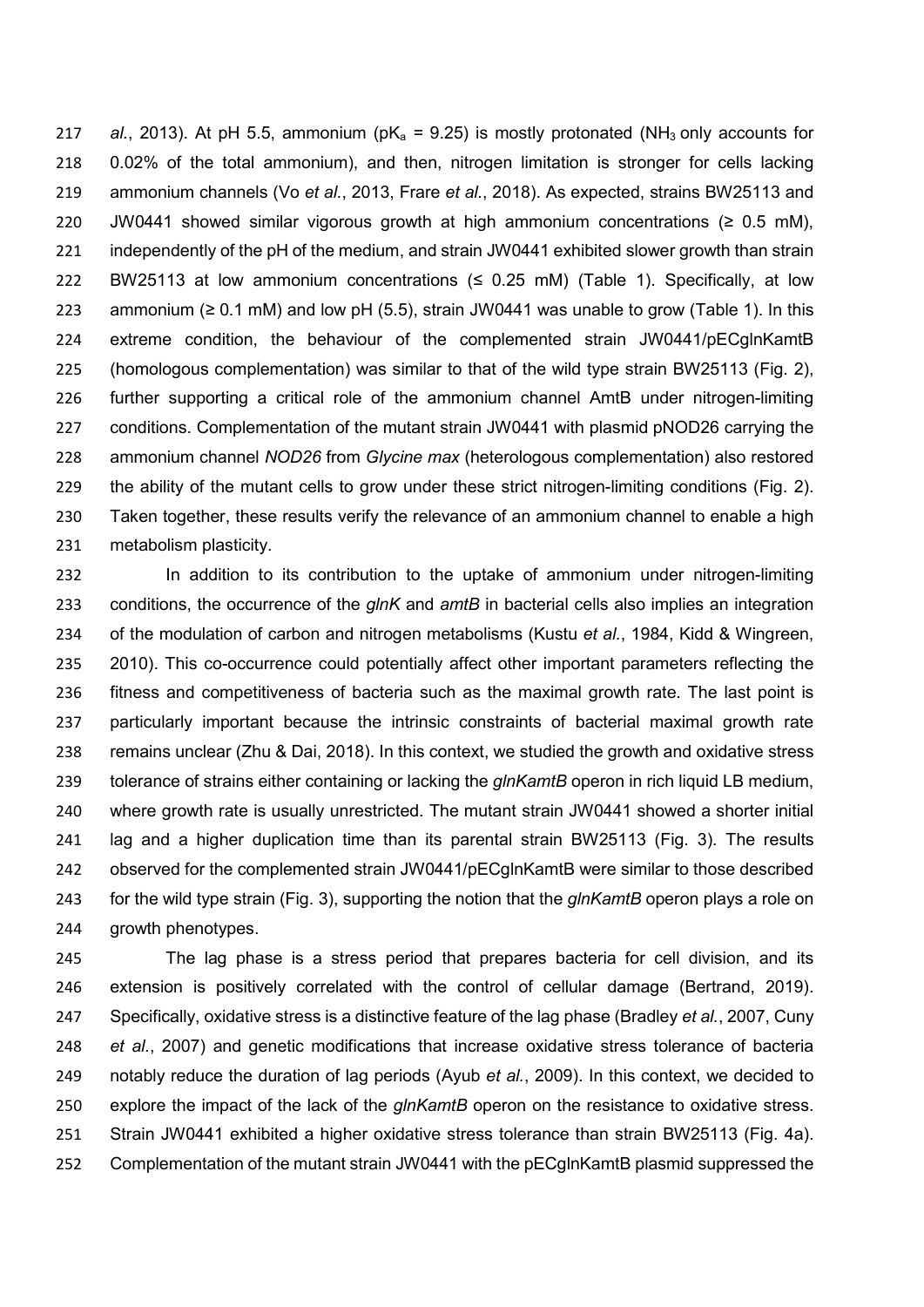stress-tolerant phenotype of strain JW0441 (Fig. 4a), a fact that verifies the negative impact of this ammonium uptake system in abiotic stress tolerance and that provides a mechanism to explain the lag phase reduction in strain JW0441.

 Citrate synthase (CS) catalyzes the first reaction of the tricarboxylic acid cycle (TCA), playing a critical roles in central carbon and energy metabolism. Developmental roles of CS have been described in divergent bacterial lineages (Ireton *et al.*, 1995, Viollier *et al.*, 2001, Vornhagen *et al.*, 2019, Zalis *et al.*, 2019) and some lower eukaryotes (Kim *et al.*, 1986, Ruprich-Robert *et al.*, 2002). Thus, we decided to evaluate the effect of the lack of the *glnKamtB* operon on the activity of CS as a marker of metabolic robustness. Strain JW0441 showed increased CS activity compared to strains BW25113 and JW0441/pECglnKamtB in exponentially growing cells (Fig. 4b), suggesting that the loss of GlnK and AmtB correlates with improve the growth rate connected, at least partially, with enhanced catabolism in the acetyl-coenzyme A node and TCA cycle.

 Previous studies have shown that the *glnK* mutation leads to an increase in the expression of the nitrogen assimilation control (NAC) protein under both nitrogen-limiting and nitrogen-excess conditions (Blauwkamp & Ninfa, 2002) and that NAC mediates the repression of the expression of *serA* under nitrogen-rich conditions (Blauwkamp & Ninfa, 2002). The *serA* gene encodes D-3-phosphoglycerate dehydrogenase, an enzyme that catalyzes the first and 271 rate-limiting step of the L-serine biosynthesis pathway from intermediates of glycolysis and the TCA cycle (2-ketoglutarate) (Zhao & Winkler, 1996, Zhang *et al.*, 2017). In addition to its link to carbon metabolism, L-serine is also a precursor for synthesis of important metabolites such as other amino acids (e.g. glycine and cysteine) and purines (Grant, 2018). Considering this 275 background and our results, we propose that GlnK can moderate the growth rate and stress tolerance under nitrogen-rich conditions through the indirect induction of *serA* expression. In accordance with this hypothesis, the mutant strain JW0441 exhibited lower expression of the *serA* gene than its parental strain BW25113 and complemented strain JW0441/pECglnKamtB (Fig. 5a). Transformation of the JW0441 mutant with plasmid pSEVA2513-SerA, containing the *serA* gene under the control of a constitutive promoter, reversed the rapid growth (Fig. 5b) and stress-tolerant (Fig. 5c) phenotype of this strain.

 Regardless of the evolutionary mechanism of the maintenance of the *glnK* and *amtB*  genes in bacteria, which is probably related to recurrent exposures to nitrogen-limiting conditions in natural environments, fitness costs associated with the presence of these genes in optimal growth conditions could be a serious obstacle to their conservation in bacterial populations. Thus, the reduced *glnKamtB* expression under nutrient-rich conditions (Atkinson *et al.*, 2002) could be interpreted as a mechanism to mitigate the cost of the maintenance of these genes under favourable environmental conditions. Under controlled conditions, the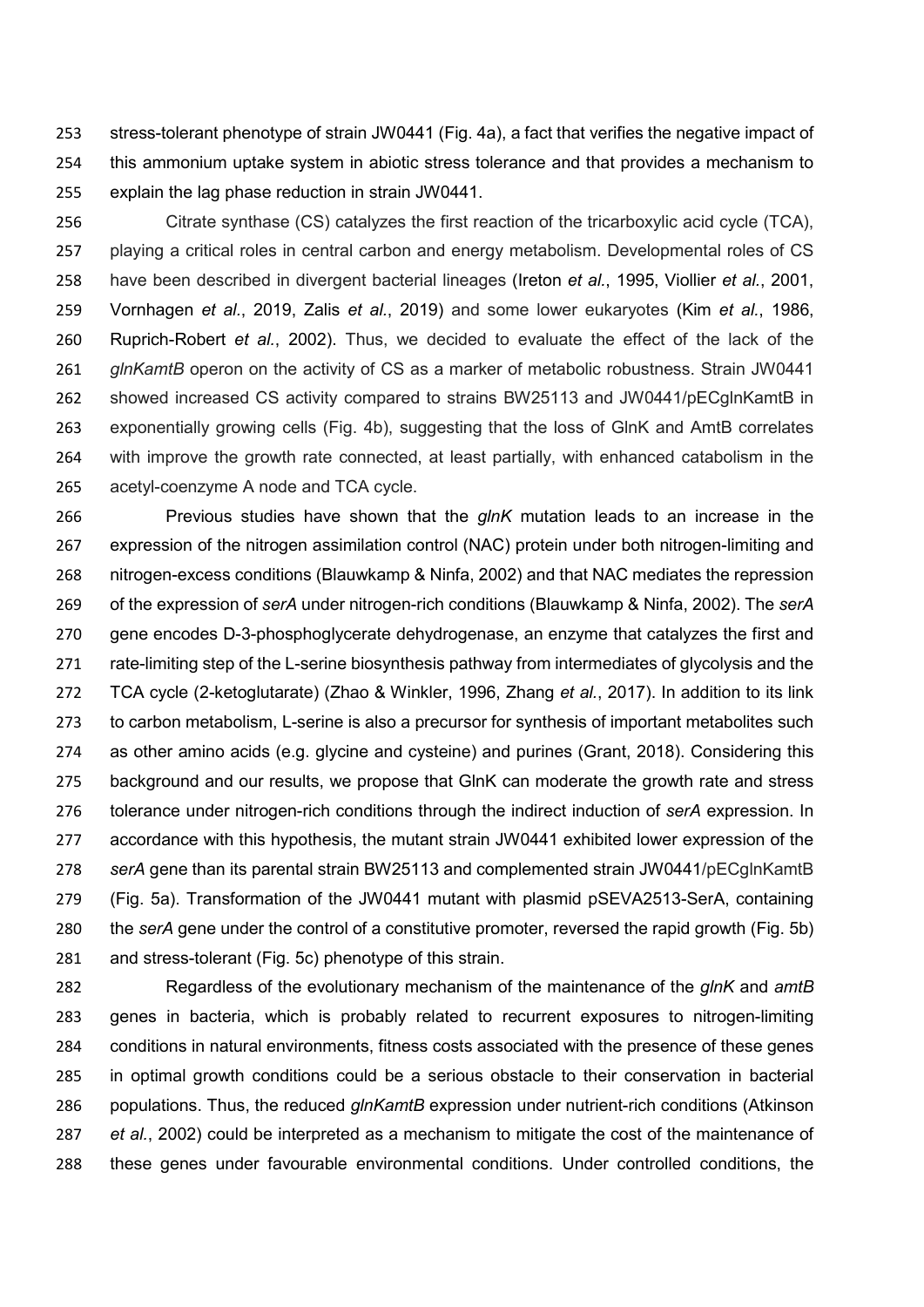presence of the *glnK* and *amtB* genes could negatively affect the efficiency of recombinant bacteria as cell factories for the biosynthesis of natural and artificial products. In fact, the growth rate and general stress resistance are critical factors, for example, in the efficiency of *E. coli* in fermentation processes (Liu *et al.*, 2015, Yang *et al.*, 2020). Specifically, oxidative stress resistance in *E. coli* plays a critical role in the production of biofuels (Koppolu & Vasigala, 2016, Chen *et al.*, 2018). Thus, the experimental design of metabolically engineered *E. coli* for the production of different compounds can include the knockout of the *glnK* and *amtB* genes to maximize its efficiency. Further studies involving other bacterial species and *glnKamtB* mutant strains are necessary to determine whether the alteration in growth and stress tolerance via knockout of these genes, as that described in this work, is a general mechanism to produce improved microbial cell factories.

## **Conclusions**

 The benefits of possessing a high-affinity ammonium uptake system highly interconnected with the carbon and nitrogen metabolisms for coordination of microbial growth under variable nutrient availability have been known since the identification of the *glnK* and *amtB* genes in bacteria. However, the origin and fitness cost of this evolutionary innovation have not yet been analyzed. In this study, we found evidences of the emergence and conservation of these genes in the Bacteria domain, and confirmed their importance under certain nitrogen-limiting conditions. Interestingly, we showed that the presence of this ammonium uptake system implies an intrinsic constraint on the growth rate and stress tolerance of bacteria. To our knowledge, this is the first report describing a nutrient uptake system as a factor that limits the potential maximal growth rate of microbes.

**Acknowledgements.** This work was supported by Grant PICT-2017-0674 provided to NA.

# **References**

Atkinson MR, Blauwkamp TA, Bondarenko V, Studitsky V & Ninfa AJ (2002) Activation of the glnA,

 glnK, and nac promoters as Escherichia coli undergoes the transition from nitrogen excess growth to nitrogen starvation. *J Bacteriol* **184**: 5358-5363.

Ayub ND, Tribelli PM & Lopez NI (2009) Polyhydroxyalkanoates are essential for maintenance of

redox state in the Antarctic bacterium Pseudomonas sp. 14-3 during low temperature adaptation.

*Extremophiles* **13**: 59-66.

Ayub ND, Pettinari MJ, Ruiz JA & Lopez NI (2004) A polyhydroxybutyrate-producing Pseudomonas sp.

isolated from Antarctic environments with high stress resistance. *Curr Microbiol* **49**: 170-174.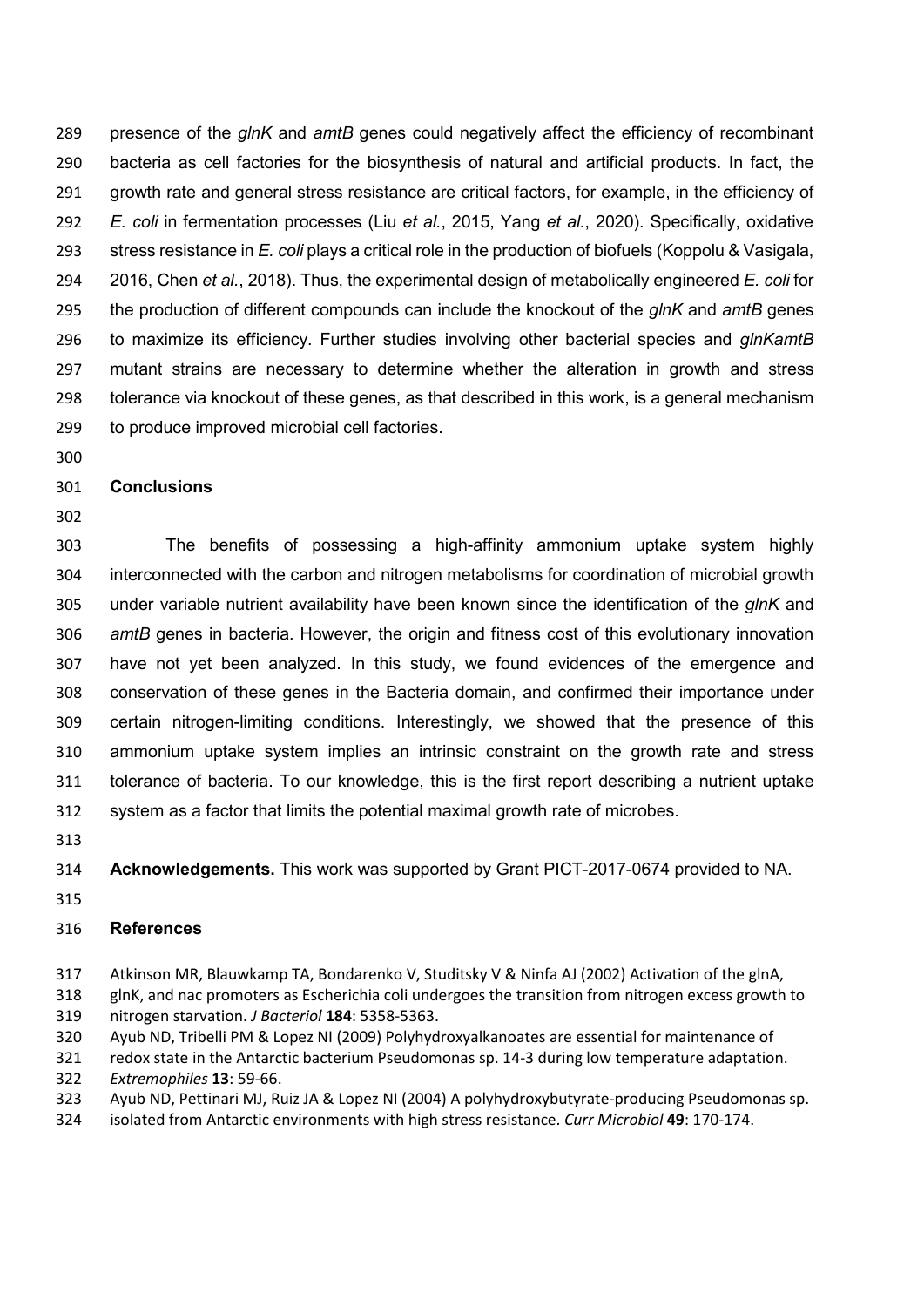- Baba T, Ara T, Hasegawa M, Takai Y, Okumura Y, Baba M, Datsenko KA, Tomita M, Wanner BL & Mori
- H (2006) Construction of Escherichia coli K-12 in-frame, single-gene knockout mutants: the Keio collection. *Mol Syst Biol* **2**: 2006 0008.
- Bertrand RL (2019) Lag Phase Is a Dynamic, Organized, Adaptive, and Evolvable Period That Prepares Bacteria for Cell Division. *J Bacteriol* **201**.
- Blauwkamp TA & Ninfa AJ (2002) Physiological role of the GlnK signal transduction protein of
- Escherichia coli: survival of nitrogen starvation. *Mol Microbiol* **46**: 203-214.
- Blauwkamp TA & Ninfa AJ (2002) Nac-mediated repression of the serA promoter of Escherichia coli. *Mol Microbiol* **45**: 351-363.
- Bradley MD, Beach MB, de Koning APJ, Pratt TS & Osuna R (2007) Effects of Fis on Escherichia coli
- gene expression during different growth stages. *Microbiology* **153**: 2922-2940.
- Brambilla S, Frare R, Stritzler M, Soto G, Berini C, Jozefkowicz C & Ayub N (2020) Synthetic multi-
- antibiotic resistant plasmids in plant-associated bacteria from agricultural soils. *J Glob Antimicrob Resist*.
- Brambilla S, Soto G, Odorizzi A, Arolfo V, McCormick W, Primo E, Giordano W, Jozefkowicz C & Ayub
- 340 N (2019) Spontaneous Mutations in the Nitrate Reductase Gene napC Drive the Emergence of Eco-
- friendly Low-N2O-Emitting Alfalfa Rhizobia in Regions with Different Climates. *Microb Ecol*.
- Burkovski A (2003) Ammonium assimilation and nitrogen control inCorynebacterium glutamicumand
- its relatives: an example for new regulatory mechanisms in actinomycetes. *FEMS Microbiology*
- *Reviews* **27**: 617-628.
- Campanella JJ, Bitincka L & Smalley J (2003) MatGAT: an application that generates similarity/identity matrices using protein or DNA sequences. *BMC Bioinformatics* **4**: 29.
- Chen CT, Chen FY, Bogorad IW, Wu TY, Zhang R, Lee AS & Liao JC (2018) Synthetic methanol
- auxotrophy of Escherichia coli for methanol-dependent growth and production. *Metab Eng* **49**: 257- 266.
- Coutts G, Thomas G, Blakey D & Merrick M (2002) Membrane sequestration of the signal
- transduction protein GlnK by the ammonium transporter AmtB. *EMBO J* **21**: 536-545.
- Cuny C, Lesbats M & Dukan S (2007) Induction of a global stress response during the first step of
- Escherichia coli plate growth. *Appl Environ Microbiol* **73**: 885-889.
- Cuyeu R, Rosso B, Pagano E, Soto G, Fox R & Ayub ND (2013) Genetic diversity in a world germplasm collection of tall fescue. *Genet Mol Biol* **36**: 237-242.
- Fox AR, Soto G, Mozzicafreddo M, Garcia AN, Cuccioloni M, Angeletti M, Salerno JC & Ayub ND (2014)
- Understanding the function of bacterial and eukaryotic thiolases II by integrating evolutionary and functional approaches. *Gene* **533**: 5-10.
- Frare R, Ayub N, Alleva K & Soto G (2018) The Ammonium Channel NOD26 is the Evolutionary
- Innovation that Drives the Emergence, Consolidation, and Dissemination of Nitrogen-Fixing Symbiosis
- in Angiosperms. *J Mol Evol* **86**: 554-565.
- Gosztolai A, Schumacher J, Behrends V, Bundy JG, Heydenreich F, Bennett MH, Buck M & Barahona
- M (2017) GlnK Facilitates the Dynamic Regulation of Bacterial Nitrogen Assimilation. *Biophys J* **112**: 2219-2230.
- Grant GA (2018) D-3-Phosphoglycerate Dehydrogenase. *Frontiers in Molecular Biosciences* **5**.
- Huson DH & Bryant D (2006) Application of phylogenetic networks in evolutionary studies. *Mol Biol*
- *Evol* **23**: 254-267.
- Ireton K, Jin S, Grossman AD & Sonenshein AL (1995) Krebs cycle function is required for activation of
- the Spo0A transcription factor in Bacillus subtilis. *Proc Natl Acad Sci U S A* **92**: 2845-2849.
- Javelle A & Merrick M (2005) Complex formation between AmtB and GlnK: an ancestral role in
- prokaryotic nitrogen control. *Biochem Soc Trans* **33**: 170-172.
- Javelle A, Severi E, Thornton J & Merrick M (2004) Ammonium sensing in Escherichia coli. Role of the
- ammonium transporter AmtB and AmtB-GlnK complex formation. *J Biol Chem* **279**: 8530-8538.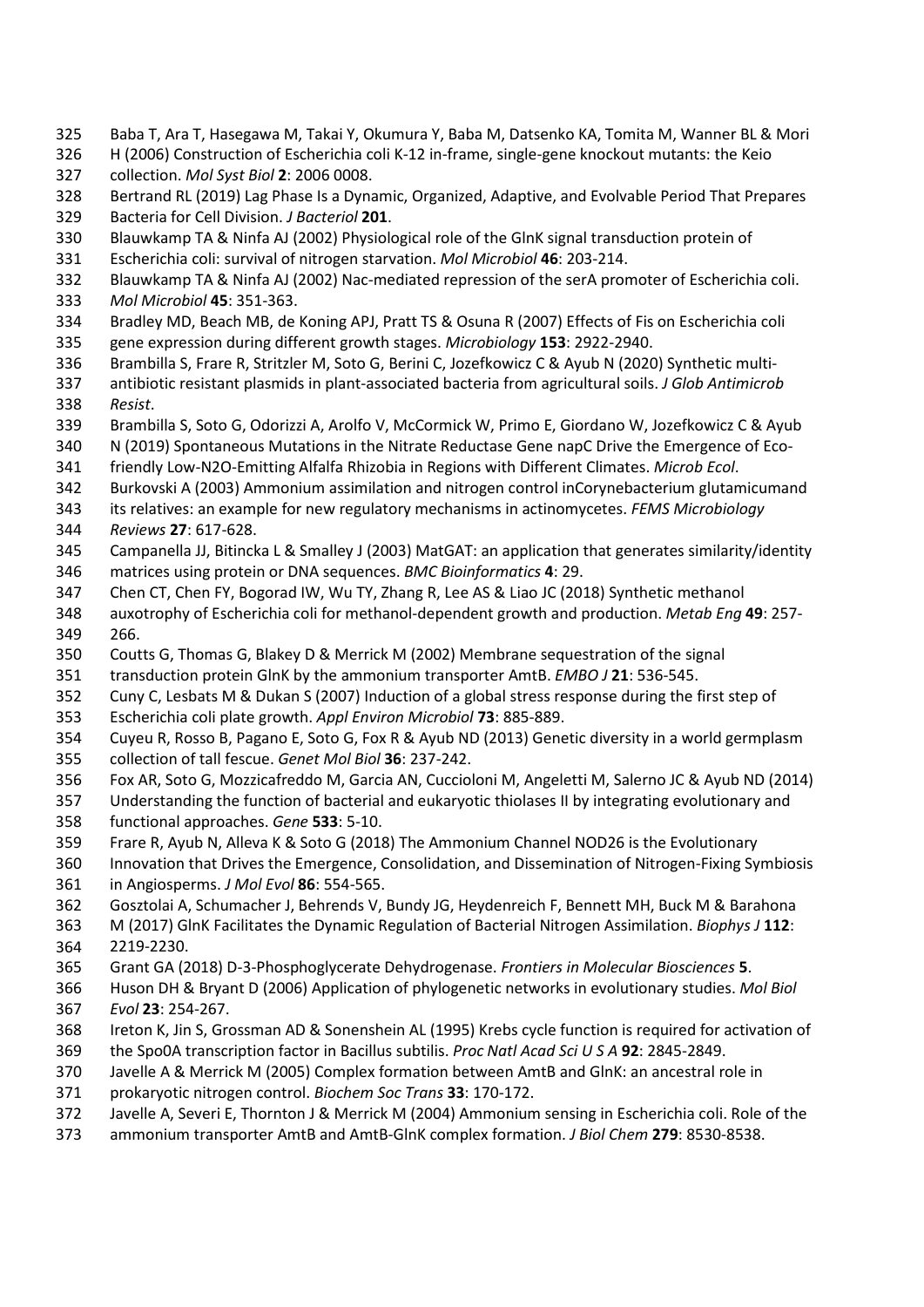- Kidd PB & Wingreen NS (2010) Modeling the role of covalent enzyme modification in Escherichia coli
- nitrogen metabolism. *Phys Biol* **7**: 016006.
- Kim KS, Rosenkrantz MS & Guarente L (1986) Saccharomyces cerevisiae contains two functional
- citrate synthase genes. *Mol Cell Biol* **6**: 1936-1942.
- Kim M, Zhang Z, Okano H, Yan D, Groisman A & Hwa T (2012) Need-based activation of ammonium
- uptake in Escherichia coli. *Mol Syst Biol* **8**: 616.
- Koppolu V & Vasigala VK (2016) Role of Escherichia coli in Biofuel Production. *Microbiol Insights* **9**: 29-35.
- Kustu S, Hirschman J, Burton D, Jelesko J & Meeks JC (1984) Covalent modification of bacterial
- glutamine synthetase: physiological significance. *Mol Gen Genet* **197**: 309-317.
- Liu M, Feng X, Ding Y, Zhao G, Liu H & Xian M (2015) Metabolic engineering of Escherichia coli to
- improve recombinant protein production. *Appl Microbiol Biotechnol* **99**: 10367-10377.
- Pascuan C, Fox AR, Soto G & Ayub ND (2015) Exploring the Ancestral Mechanisms of Regulation of Horizontally Acquired Nitrogenases. *J Mol Evol* **81**: 84-89.
- Perez Di Giorgio J, Soto G, Alleva K, Jozefkowicz C, Amodeo G, Muschietti JP & Ayub ND (2014)
- Prediction of aquaporin function by integrating evolutionary and functional analyses. *J Membr Biol* **247**: 107-125.
- Reitzer L (2003) Nitrogen assimilation and global regulation in Escherichia coli. *Annu Rev Microbiol* **57**: 155-176.
- Ruprich-Robert G, Zickler D, Berteaux-Lecellier V, Velot C & Picard M (2002) Lack of mitochondrial
- citrate synthase discloses a new meiotic checkpoint in a strict aerobe. *EMBO J* **21**: 6440-6451.
- Setten L, Soto G, Mozzicafreddo M, Fox AR, Lisi C, Cuccioloni M, Angeletti M, Pagano E, Diaz-Paleo A
- & Ayub ND (2013) Engineering Pseudomonas protegens Pf-5 for nitrogen fixation and its application
- to improve plant growth under nitrogen-deficient conditions. *PLoS One* **8**: e63666.
- Silva-Rocha R, Martinez-Garcia E, Calles B*, et al.* (2013) The Standard European Vector Architecture
- (SEVA): a coherent platform for the analysis and deployment of complex prokaryotic phenotypes.
- *Nucleic Acids Res* **41**: D666-675.
- Soto G, Setten L, Lisi C, Maurelis C, Mozzicafreddo M, Cuccioloni M, Angeletti M & Ayub ND (2012)
- Hydroxybutyrate prevents protein aggregation in the halotolerant bacterium Pseudomonas sp. CT13 under abiotic stress. *Extremophiles* **16**: 455-462.
- Stecher G, Tamura K & Kumar S (2020) Molecular Evolutionary Genetics Analysis (MEGA) for macOS.
- *Mol Biol Evol* **37**: 1237-1239.
- Stritzler M, Soto G & Ayub N (2018) Plant Growth-Promoting Genes can Switch to be Virulence
- Factors via Horizontal Gene Transfer. *Microb Ecol* **76**: 579-583.
- Thomas G, Coutts G & Merrick M (2000) The glnKamtB operon. A conserved gene pair in prokaryotes. *Trends Genet* **16**: 11-14.
- van Heeswijk WC, Westerhoff HV & Boogerd FC (2013) Nitrogen assimilation in Escherichia coli:
- putting molecular data into a systems perspective. *Microbiol Mol Biol Rev* **77**: 628-695.
- Viollier PH, Minas W, Dale GE, Folcher M & Thompson CJ (2001) Role of acid metabolism in
- Streptomyces coelicolor morphological differentiation and antibiotic biosynthesis. *J Bacteriol* **183**:
- 3184-3192.
- Vo J, Inwood W, Hayes JM & Kustu S (2013) Mechanism for nitrogen isotope fractionation during
- ammonium assimilation by Escherichia coli K12. *Proc Natl Acad Sci U S A* **110**: 8696-8701.
- Vornhagen J, Sun Y, Breen P, Forsyth V, Zhao L, Mobley HLT & Bachman MA (2019) The Klebsiella
- pneumoniae citrate synthase gene, gltA, influences site specific fitness during infection. *PLoS Pathog* **15**: e1008010.
- Yang D, Park SY, Park YS, Eun H & Lee SY (2020) Metabolic Engineering of Escherichia coli for Natural
- Product Biosynthesis. *Trends Biotechnol*.
- Zalis EA, Nuxoll AS, Manuse S, Clair G, Radlinski LC, Conlon BP, Adkins J & Lewis K (2019) Stochastic
- Variation in Expression of the Tricarboxylic Acid Cycle Produces Persister Cells. *mBio* **10**.